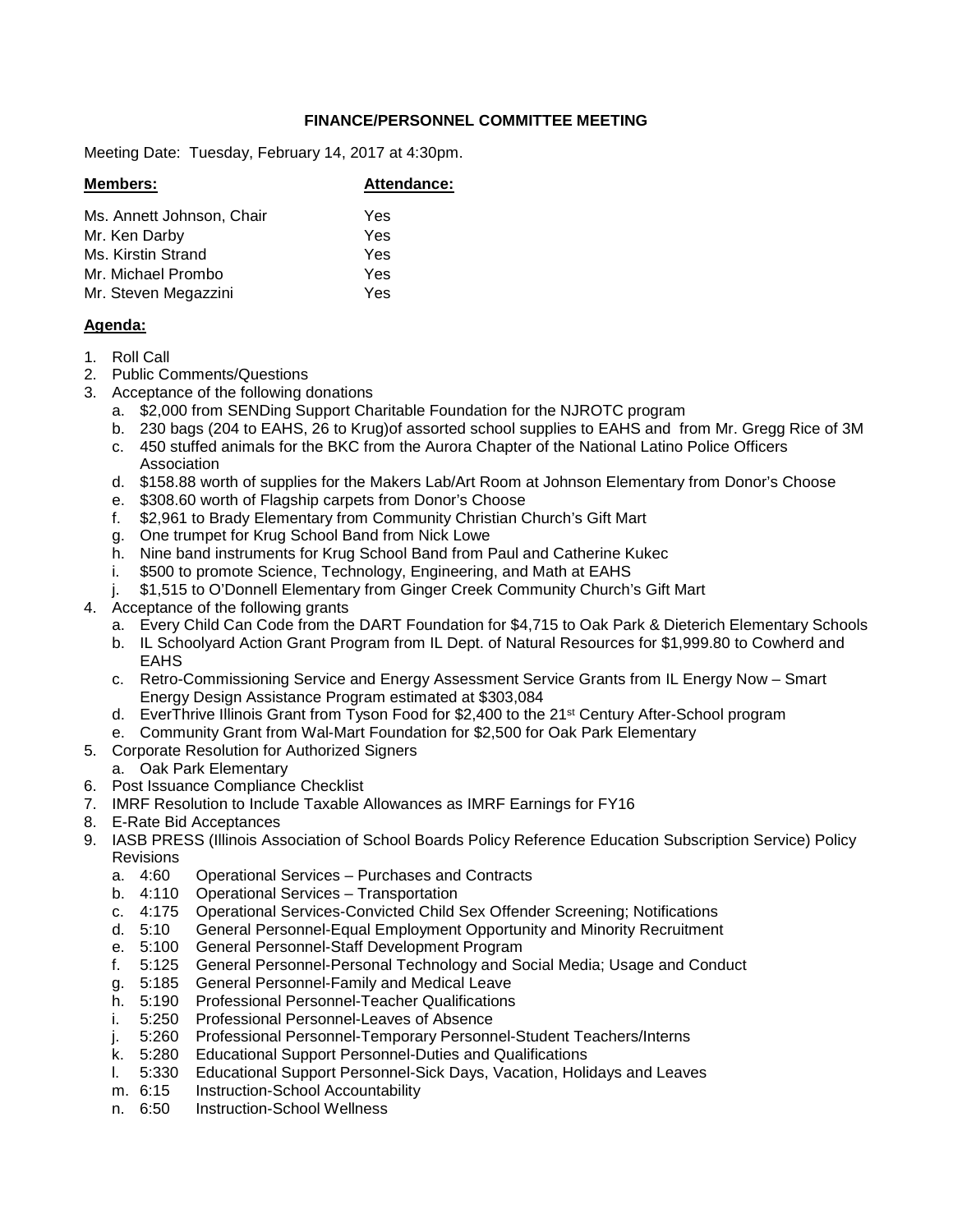- o. 6:310 Instruction-High School Credit for Non-District Experiences; Course Substitutions; Re-Entering **Students**
- p. 6:340 Instruction-Student Testing and Assessment Program
- 10. New Business
	- a. Bussing Analysis
- 11. Closed Session, if needed
- 12. Adjournment

# **Minutes**

Public Comments – None.

### Donations – Accepted

### **Grants**

Ms. Margo Schmidt discussed the grants received. The largest this month is IL Energy Now and is the second of three grants. The grant itself is for the assessment of the schools on how we can save money with electric and gas. The next phase of the grant will be through the rebates and the grants department is currently in the process of compiling the purchases with the help of the Buildings and Grounds Department. We can then submit a rebate for anything the assessments have identified. The rebate will likely be presented in May or June.

Ms. Johnson asked about the status of any grants for the field turf. Margo is submitting an additional round of grant applications in March, April and May. Ms. Schmidt stated we made it to the 2<sup>nd</sup> round of the NFL grant, but not the  $3<sup>rd</sup>$  round. She will resubmit.

Ms. Johnson asked about grants for the security cameras. Ms. Schmidt applied for 75k through the Ford Foundation and 50k through the US Department of Education. The US Department of Education has not issued this grant since 2012 and Ms. Schmidt does not feel this one is likely.

Ms. Johnson stated she thinks all of the grants are able to be accepted.

#### Corporate Resolution for Authorized Signers

Mr. Prombo noted the next three items are housekeeping items. The Oak Park Elementary School needs an updated signature sheet for their checking account. The principal and secretary will be signers.

#### Post-Issuance Compliance Checklist

Mr. Michael Prombo discussed the resolution to be passed at the upcoming board meeting about our compliance procedures related to the District's debt issuances. Chapman and Cutler sent us a checklist of items for us to maintain compliance regarding keeping records properly and investing the proceeds properly.

## IMRF Resolution to Include Taxable Allowances as IMRF Earnings for FY16

Mr. Prombo noted this resolution must be passed at the next board meeting as a result of our IMRF audit. This item is a housekeeping item. Mr. Prombo noted we have come through the audit very well. Ms. Johnson asked if we had any penalties and Mr. Prombo noted we did not.

## E-Rate Bid Acceptances

Mr. Sheldon Lou was present to discuss the District's recent bids for technology. He noted that there are three portions where we apply for federal assistance; our internet and wide area network (WAN), our cell phones and our analog lines.

For the internet and WAN, we receive 6 bids and we chose the Comcast who had the lowest price. We received three bids for the cell phones and AT&T had the lowest price. The analog service had two bids and we recommend Call One, which was the low bidder.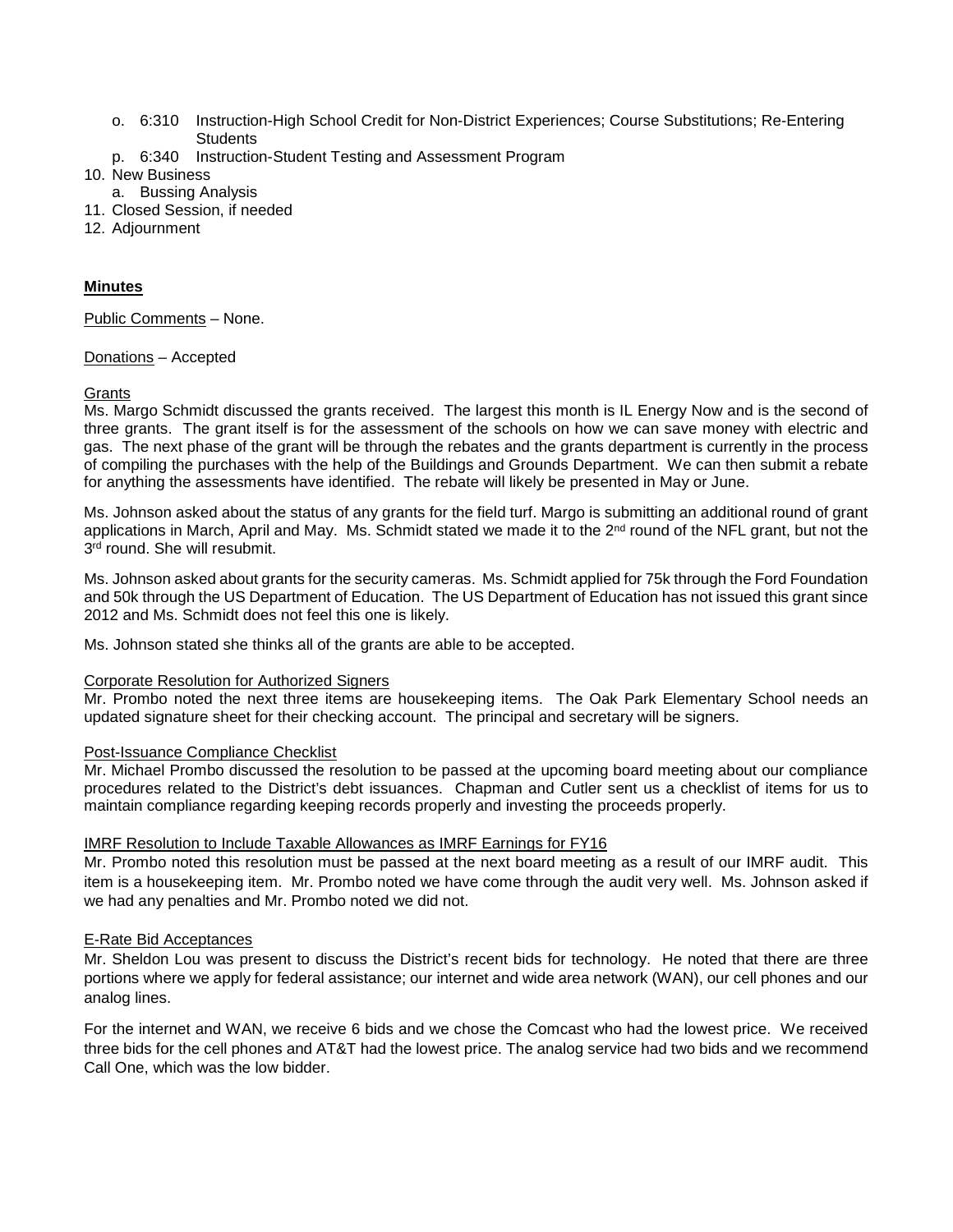The Technology Department worked with consultants in developing the bids and in ranking each bidder based on price and categories/services.

The Committee had no questions regarding any of the bids.

### IASB PRESS Policy Revisions

Mr. Steve Megazzini discussed the policy revisions and noted we were getting caught up.

There was discussion about the contractors' background checks. Ms. Johnson asked about the contractors we have at the district and if we complete background checks for them. Mr. Megazzini noted that we have them go through the same fingerprinting and background checks like we do for all employees.

Mr. Megazzini stated the transportation policy change pertained to foster kids and noted the deadline was pushed back to June 30, 2017. Ms. Suzanne Bement is in charge of working on this implementation.

Mr. Megazzini described the changes to the convicted child sex offender screening notification. He noted we match the background checks to the sexual predator list. Ms. Strand asked for clarification on the change in the policy. Mr. Megazzini stated it was to apply this to the student teachers. Mr. Darby asked how we identify contractors. Ms. Shields responded they have a lanyard identifying them as a contractor.

Regarding changes to the FMLA policy, which included language updates, Ms. Johnson asked if we bill them for insurance when employees go past the available FMLA. Mr. Megazzini confirmed that we do.

Ms. Johnson noted for the Instruction-High School Credit for Non-District Experiences; Course Substitutions; Re-Entering Students Policy, that we complaints from homeschoolers who are reentering the district. Mr. Megazzini noted that this policy will be reviewed by Ms. Heather Kincaid so that we are keeping track of those students and communicating with them exactly how many credits we will accept from an out of district experience.

#### Bussing Analysis

Mr. Prombo began by thanking Ms. Kristin Imberger for pulling the data and First Student who prepared this analysis free of charge.

First Student presented two scenarios. One which would be considered "traditional transportation" which transports all students outside of a 1.5 mile radius and the other which is a shuttle bus option for middle school and high school students more than 2 miles away from their school.

Mr. Prombo noted that the first scenario, the "traditional transportation" option, includes state reimbursement of 70%, which can be subject to fluctuations with the state. There would be two tiers of bussing with this scenario. The first tier would use the group of busses to transport middle school and high school students and then those same busses would be used for tier two, which transports elementary school children. This would cause a conflict with the start times of the schools and the teachers' contract. The number of additional eligible riders for Scenario 1 was 3,087. The low end estimate for this option was \$1,216,800 and the high end estimate would be \$1,357,200.

Mr. Prombo noted that this was just a baseline estimate. There would be other costs to consider and the only way to know that true cost would be to go out to bid. The District would have to review the bell times to implement the two tier bussing systems. Mr. Megazzini stated that this would be a challenge with the current contract as the current contract sets a specific time for working hours for the teachers' day. In his previous experience, there would need to be a one hour change between the two bell times in order to implement the two tier system. Mr. Prombo also noted that we would need to review for hazardous crossings such as highways, railroads, areas with no sidewalks, etc. This is done on a point system. A form is completed and filed with IDOT who will then make an assessment and approve or deny the crossing as hazardous. For crossings that are approved as hazardous, students within 1.5 miles can ride and the District will be eligible to count them towards reimbursement.